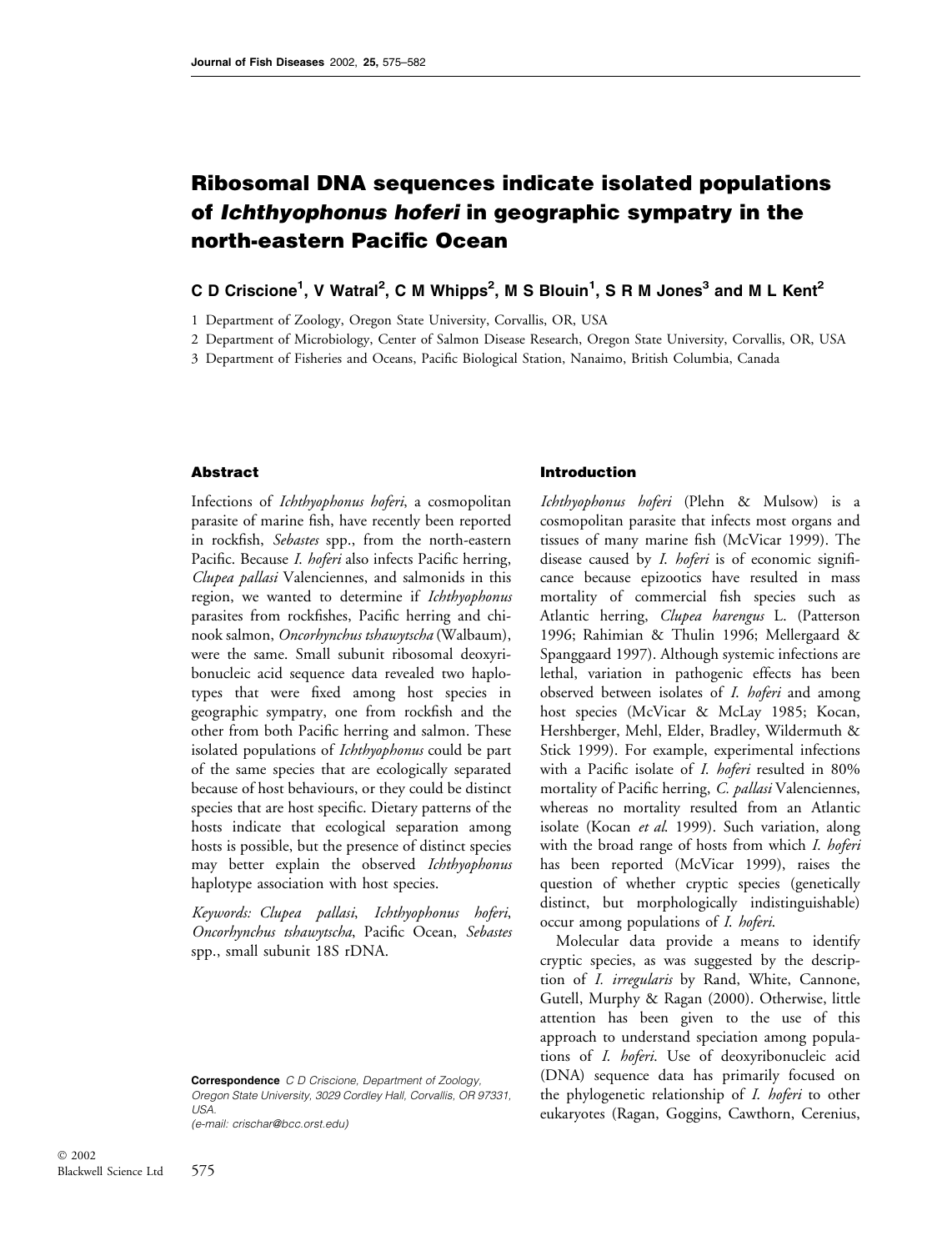Jamieson, Plourde, Rand, Soderhall & Gutell 1996; Spanggaard, Skouboe, Rossen & Taylor 1996). Several analyses using nuclear small subunit 18S ribosomal DNA (ssu-rDNA) sequences have corroborated that *I. hoferi* belongs to a clade (Mesomycetozoa) that is closely related to choanoflagellates and basal animals (Baker, Beebee & Ragan 1999; Herr, Ajello, Taylor, Arseculeratne & Mendoza 1999; Medina, Collins, Silberman & Sogin 2001). Yet, only three published ssu-rDNA sequences exist for Ichthyophonus spp. (Ragan et al. 1996; Spanggaard et al. 1996; Rand et al. 2000). Given the availability of ssu-rDNA sequences to design specific primers for *Ichthyophonus*, variation can be examined at this locus. Comparing this variation with patterns of geographic association or host specificity should prove useful in determining whether this economically important fish pathogen is composed of an assemblage of cryptic species.

Ichthyophonus was first reported in the northeastern Pacific Ocean in 1983 (Olson 1986). It has since been associated with the mortality of Pacific herring in the waters off Alaska and Washington, USA (Marty, Freiberg, Meyers, Wilcock, Farver & Hinton 1998; Kocan et al. 1999). In surveys conducted by Kent, Watral, Dawe, Reno, Heidel & Jones (2001), Ichthyophonus infections were detected in Pacific Ocean perch, Sebastes alutus (Gilbert), and yellowtail rockfish, S. flavidus (Ayres), with a prevalence of 48 and 51%, respectively. Recent declines among populations of rockfish, *Sebastes* spp., in the north-eastern Pacific are the cause of increasing concern (Musick, Harbin, Berkeley, Burgess, Eklund, Findley, Gilmore, Golden, Ha, Huntsman, McGovern, Parker, Poss, Sala, Schmidt, Sedberry, Weeks & Wright 2000). As part of ongoing studies to ascertain the role infectious

diseases may have in this decline, we are conducting experiments on the pathogenicity and routes of transmission of the Ichthyophonus recovered from Sebastes spp. Because I. hoferi is pathogenic for Pacific herring, an important first step is to establish if Ichthyophonus parasites infecting other Pacific hosts are a single species. Therefore, our goal, reported here, was to use ssu-rDNA sequence data to determine if specimens of Ichthyophonus from Pacific herring, rockfish and chinook salmon, Oncorhynchus tshawytscha (Walbaum), were the same in the north-eastern Pacific. We also discuss future directions for studying speciation in Ichthyophonus.

#### Materials and methods

Fish were collected from the north-eastern Pacific in May to September 2000 and examined macroscopically for *Ichthyophonus* infections. Infected muscle tissue or visceral organs were then preserved in 95% ethanol for DNA analysis. Table 1 shows the locations for host collection and infected tissues used for DNA extractions.

The DNA was extracted from infected tissues using the DNeasy Tissue Kit (Qiagen Valencia, CA, USA) according to the manufacturer's protocol. Polymerase chain reaction (PCR) primers specific for the ssu-rDNA of Ichthyophonus were designed using available sequences from GenBank (accession number). These included *I. hoferi* (U25637) collected from a yellowtail flounder, *Limanda ferrugi*nea (Storer), in the Atlantic off the Nova Scotia shelf (Ragan et al. 1996), I. hoferi (U43712) from Atlantic herring, C. harengus L., in the North Sea and a rainbow trout,  $O.$  mykiss (Walbaum), presumably from Japan (Spanggaard et al. 1996),

Table 1 GenBank accession numbers for partial ssu-rDNA sequences of Ichthyophonus with hosts, geographic location and tissues from which samples were obtained

| Host                     | GenBank accession numbers |                      |                     |          |          |  |  |
|--------------------------|---------------------------|----------------------|---------------------|----------|----------|--|--|
|                          | Host ID no.               | ocation <sup>a</sup> | Tissue              | A region | B region |  |  |
| Sebastes flavidus        | <b>YT 54</b>              | BC                   | Spleen/kidney       | AF467785 | AF467786 |  |  |
| Sebastes alutus          | POP 222                   | BC                   | Spleen/kidney       | AF467787 | AF467788 |  |  |
| Sebastes alutus          | POP 25                    | OR                   | Spleen/kidney       | AF467789 | AF467790 |  |  |
| Sebastes alutus          | POP <sub>6</sub>          | OR                   | Spleen/kidney       | AF467791 | AF467792 |  |  |
| Clupea pallasi           | <b>HER 258</b>            | BC.                  | Heart/spleen/kidney | AF467793 | AF467794 |  |  |
| Clupea pallasi           | <b>HER 134</b>            | BC.                  | Heart/spleen/kidney | AF467795 | AF467796 |  |  |
| Clupea pallasi           | <b>HER 128</b>            | BC.                  | Heart/spleen/kidney | AF467797 | AF467798 |  |  |
| Oncorhynchus tshawytscha | <b>YUK 10</b>             | <b>YR</b>            | Muscle              | AF467799 | AF467800 |  |  |
| Oncorhynchus tshawytscha | YUK 5                     | YR                   | Muscle              | AF467801 | AF467802 |  |  |

<sup>a</sup> BC, British Columbia, Canada; OR, Oregon, USA; YR, Yukon River, Canada.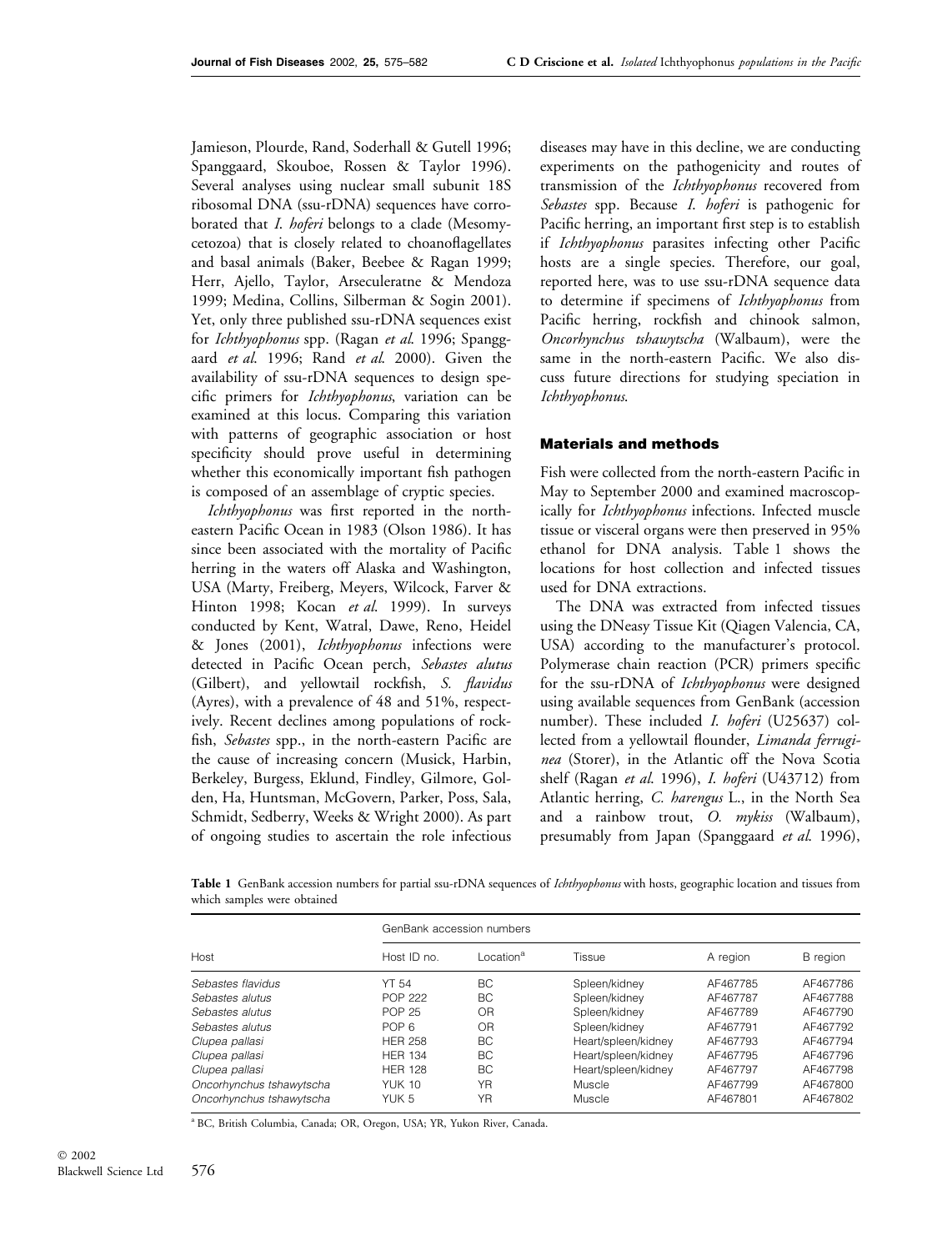and I. irregularis (AF232303) from a yellowtail flounder off the Nova Scotia shelf (Rand et al. 2000). The forward primer GO1 (5¢-CAC CTG GTT GAT CCT GCC AG-3') (Saunders & Kraft 1994) and reverse ICH2R (5¢-CGA CCA GTA AGC AAT TTC CA-3') were used to amplify a fragment (region A) of approximately 640 base pairs (bp), excluding primers. A second fragment (region B) consisting of approximately 673 bp was amplified with ICH1F (5¢-TGG AAA TTG CTT ACT GGT CG-3') and ICH4R (5'-TGT AAC TAT TTA GTA GGT TAA-3'). In reference to I. hoferi (U25637) (Ragan et al. 1996), GO1 is located at bp 1–21, ICH2R at 661–642, ICH1F at 642–661 and ICH4R at 1355–1335.

The PCR was performed using 50 µL reactions consisting of 1X PCR buffer containing 1.5 mm  $MgCl<sub>2</sub>$  (Qiagen), 0.2 mm dNTPs, 0.5 µm each primer, 1.25 units Taq polymerase (Qiagen) and 3 µL of sample DNA. Quantification of parasite DNA was not possible as samples contained both host and parasite DNA. Reactions were run in a MJ Research DNA Engine 200 (MJ Research, Watertown, MA, USA). Region A was amplified with an initial denaturation at 95  $\degree$ C for 5 min, 35 cycles of 94 °C for 45 s, 57.4 °C for 60 s, 72 °C for 90 s and a single final extension at  $72 °C$  for 7 min. Amplification of region B followed the same protocol, but the annealing temperature was 51.7 °C. The DNA extracted from uninfected brown rockfish, S. auriculatus Girard, was used as a control for specificity of the *Ichthyophonus* primers. The PCR products were visualized on a 1.5% agarose gel (containing 0.1  $\mu$ g mL<sup>-1</sup> ethidium bromide), which was run at 100 V for 1 h. PCR products were excised from the gel and purified using the Qiagen Gel Extraction Kit. Sequencing was performed in both directions using the DYEnamic ET Terminator Cycle Sequencing Kit (Amersham Biosciences, Piscataway, NJ, USA) and visualized on an ABI 377 DNA sequencer (Applied Biosystems, Foster City, CA, USA) by Davis Sequencing (Davis, CA, USA). Sequencing primers were the same as those used in the PCR.

The A and B regions were combined for all subsequent analyses. We created a parsimony network to examine the relationships among the available *Ichthyophonus* haplotypes including those from this study. In addition, to see if a standard amount of sequence divergence would help indicate potential cryptic species of Ichthyophonus, we examined sequence divergence among sister species in the Mesomycetozoa. In order to do this, a maximum likelihood (ML) analysis was used to create a phylogram for the Mesomycetozoa clade. Ichthyophonus sequences from this study were aligned with the following species obtained from GenBank (accession number): Acanthocoepsis unguiculata (L10823), Amoebidium parasiticum (Y19155), Anurofeca richardsi (AF070445), Dermocystidium salmonis (U21337), Dermocystidium sp. (U21336), Diaphanoeca grandis (L10824), I. hoferi (U25637), I. hoferi (U43712), I. irregularis (AF232303), Pseudoperkinsus tapetis (AF192386), Psorospermium haeckelii (U33180), Rhinosporidium seeberi (AF118851), rosette agent of salmon (L29455) and Sphaerosoma arcticum (Y16260). ClustalW (Thompson, Higgins & Gibson 1994), followed by visual inspection, was used to align the partial ssu-rDNA sequences.

Sequence divergence and the ML analysis were computed using paup\*4.0b8 [Swofford D.L., 2001 paup\* phylogenetic analysis using parsimony (\*and other methods) Sinauer Associates, Sunderland, MA, USA]. The choanoflagellates A. unguiculata and *D. grandis* were used as outgroups to root the Mesomycetozoa based on the results of previous studies (Herr et al. 1999; Figueras, Lorenzo, Ordas, Gouy & Novoa 2000). The nucleotide substitution model for the ML analysis was determined with hierarchical log-likelihood ratio tests as implemented in the program Modeltest 3.06 (Posada & Crandall 1998). The  $TrN + I + G$  model (Tamura & Nei 1993) was selected by Modeltest with a gamma distribution shape parameter (G) of 0.5572 and a proportion of invariable sites (I) of 0.4569. The TrN model assigns different transition rates to purines (2.0643) and pyrimidines (5.1564) and gives a third rate (1.0) to all transversions. A heuristic search with a single random stepwise addition was used for the ML analysis under the  $TrN + I + G$  model. Stability was inferred by 100 bootstrap replicates. Both uncorrected pairwise (p) distances among species and ML distances under the  $TrN + I + G$  model of sequence evolution were calculated.

## Results

All sequences (Table 1) had clear chromatograms with no background signals, and forward and reverse sequencing enabled verification of bases. No PCR products were observed from the DNA of uninfected brown rockfish. Samples from Pacific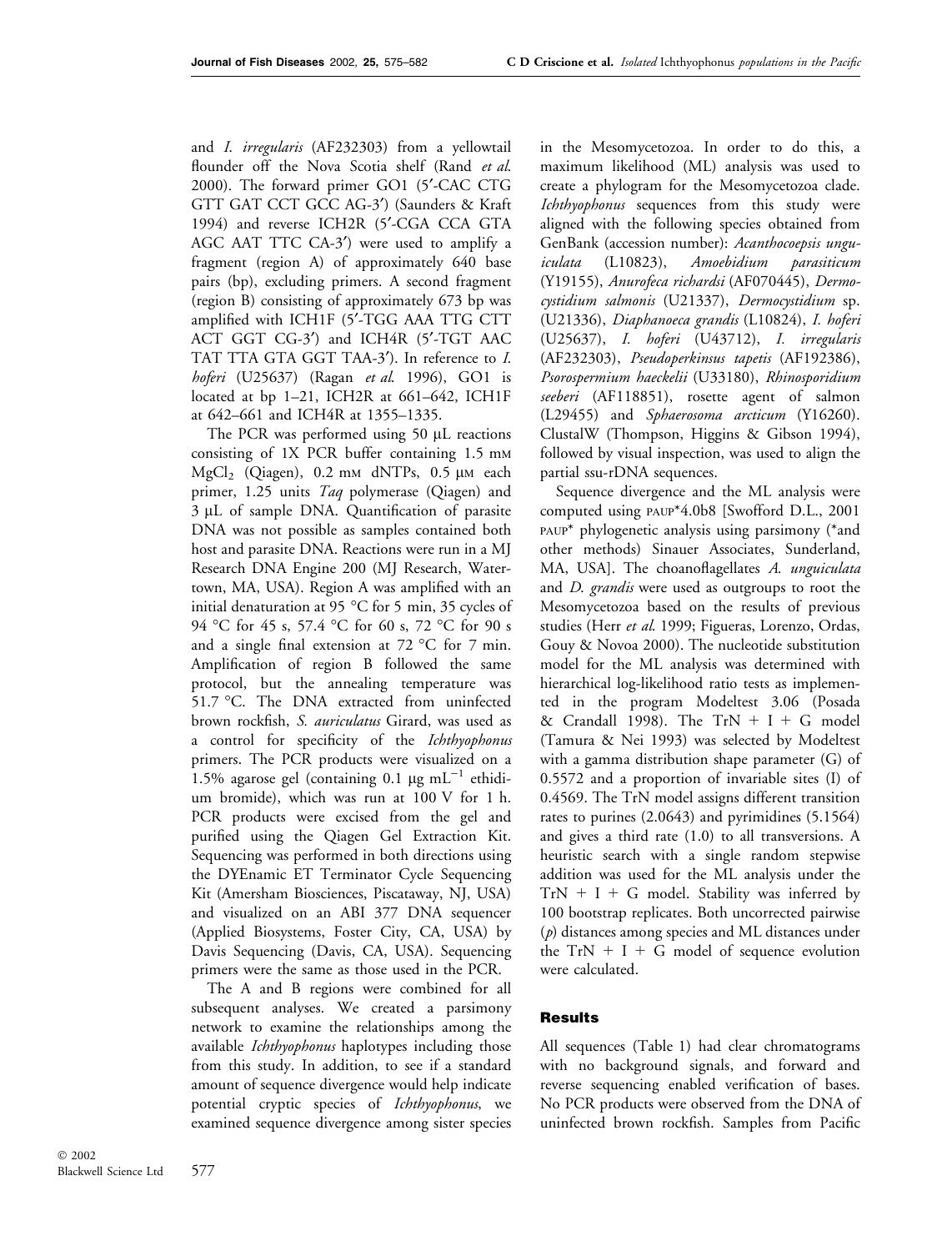

Figure 1 Parsimony network of Ichthyophonus ssu-rDNA haplotypes. No reversals were present. IHO1, haplotype of I. hoferi (Ragan et al. 1996); IHO2, I. hoferi (Spanggaard et al. 1996); IIR, I. irregularis (Rand et al. 2000); HER, samples from both Clupea pallasi and Oncorhynchus tshawytscha (this study, see Table 1); ROK, samples from Sebastes spp. (this study, see Table 1); n, sample size for each haplotype followed by the hosts from which samples were obtained. Numbers indicate nucleotide position in reference to IHO1. The ssu-rDNA regions analysed include bases 51–630 (region A) and 671–1314 (region B). The arrow (>) points to the nucleotide mutation in reference to the interior HER haplotype.  $N\blacktriangleright$ d, deletion; d $\blacktriangleright$ N, insertion.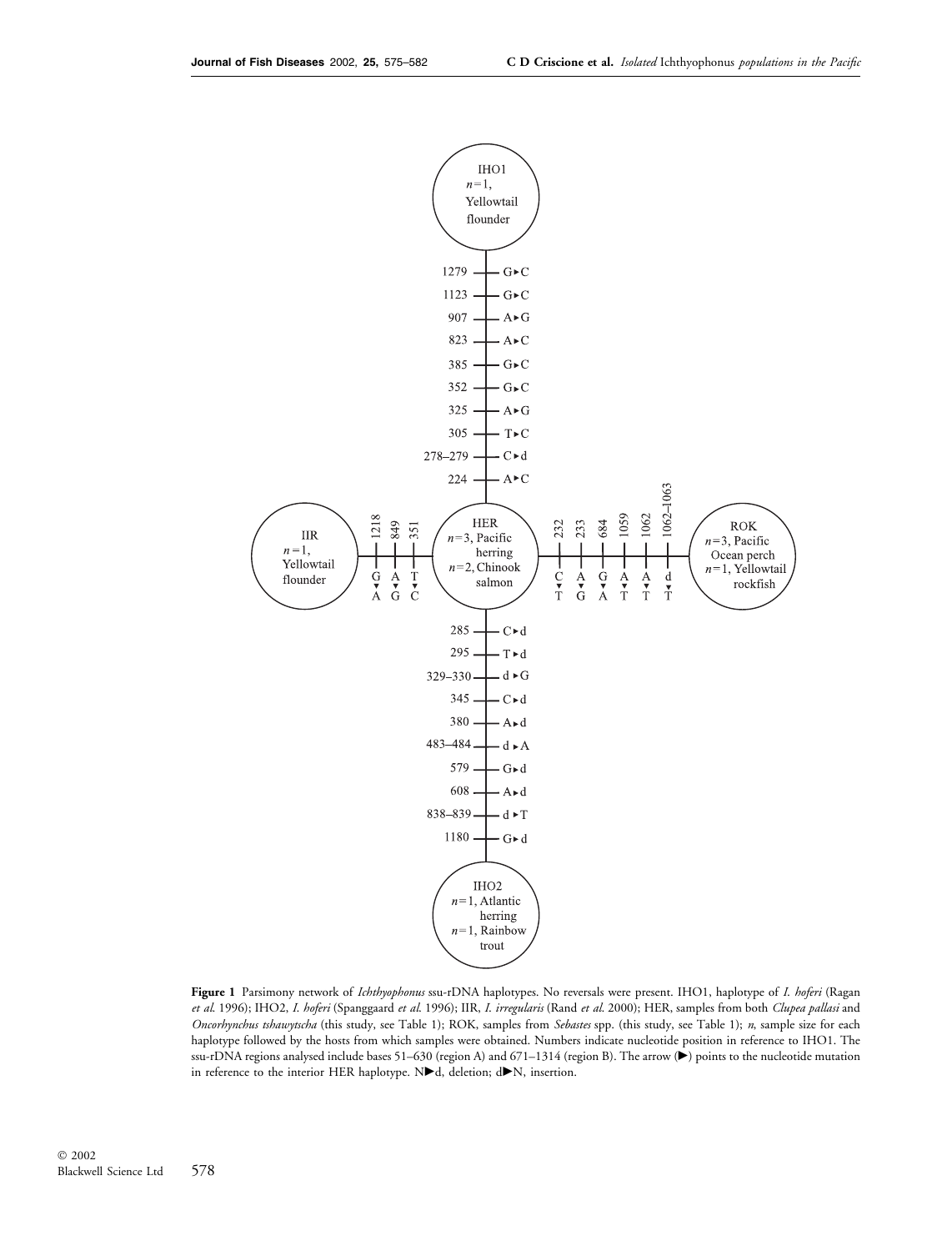|                          | IHO <sub>1</sub> | IHO <sub>2</sub> | <b>IIR</b> | <b>HFR</b> | <b>ROK</b> |
|--------------------------|------------------|------------------|------------|------------|------------|
| IHO1 (1224) <sup>a</sup> |                  | 0.0074           | 0.0098     | 0.0074     | 0.0114     |
| IHO <sub>2</sub> (1221)  | 0.0077           |                  | 0.0025     | 0.0000     | 0.0041     |
| IIR (1225)               | 0.0103           | 0.0025           |            | 0.0025     | 0.0065     |
| HER (1225)               | 0.0077           | 0.0000           | 0.0025     |            | 0.0041     |
| ROK (1226)               | 0.0122           | 0.0042           | 0.0067     | 0.0042     |            |

Table 2 Distance matrix for partial ssu-rDNA sequences of *Ichthyophonus*. Above the diagonal are pairwise distances based on uncorrected (p) and below are pairwise distances based on the maximum likelihood model TrN  $+$  I  $+$  G

<sup>a</sup> Abbreviations are those used in Fig. 1. The number of nucleotides used in the calculations is in parentheses. Calculations exclude gapped or ambiguous characters.

herring and chinook salmon were identical in both the A (581 bp) and B (644 bp) regions. Likewise, all rockfish samples were identical in the A (581 bp) and B (645 bp) regions. There were six nucleotide differences between the Pacific herring/salmon and rockfish haplotypes of Ichthyophonus; two substitutions were in the A region with three substitutions and a single nucleotide indel in the B region (Fig. 1). Table 2 shows the pairwise distances for partial ssu-rDNA sequences of Ichthyophonus.

Alignment for the ML analysis resulted in 1253 nucleotide positions including gaps. Lengths of the partial ssu-rDNA sequence ranged from 1204 to 1241 nucleotides (excluding gaps) for the taxa used in the analysis. The tree resulting from the ML analysis showed the *Ichthyophonus* haplotypes as a polytomy (Fig. 2). Although our analysis used only a partial ssu-rDNA sequence, our data set was robust in that the relationships found among the Mesomycetozoa (Fig. 2) were consistent with studies using the entire ssu-rDNA sequence (Ragan et al. 1996; Spanggaard et al. 1996; Baker et al. 1999; Herr et al. 1999; Figueras et al. 2000; Rand et al. 2000; Ustinova, Krienitz & Huss 2000).

#### **Discussion**

Two ssu-rDNA haplotypes differing at six nucleotide positions were found among the samples of Ichthyophonus in the north-eastern Pacific Ocean. One haplotype was recovered from rockfish samples while the other was found in both Pacific herring and chinook salmon samples (Fig. 1). Thus, in geographic sympatry, two genotypes of Ichthyophonus were fixed among host species. Two hypotheses could explain these isolated populations of Ichthyophonus. First, these haplotypes might belong to the same species gene pool, but ecological separation of the hosts may have resulted in rare admixture of the Ichthyophonus haplotypes among

host species. Alternatively, the haplotypes might reflect genetically distinct *Ichthyophonus* species that are host specific.

Ichthyophonus hoferi can be acquired via the ingestion of infected fish (Kocan et al. 1999; Jones & Dawe 2002), thus, an ecological separation via different transmission routes seems plausible in light of the dietary patterns of the host species. Pacific herring are a major part of the diet of chinook salmon (Heal 1991) and experimental infections have demonstrated that chinook salmon can acquire Ichthyophonus from infected herring tissue (Jones & Dawe 2002). Thus, the predator–prey interaction between chinook salmon and Pacific herring could provide a natural transmission route resulting in the identical ssu-rDNA haplotypes from these hosts. On the other hand, Pacific herring are absent from or constitute a small portion of the stomach contents of Pacific Ocean perch and yellowtail rockfish (Pereyra, Pearcy & Carvey 1969; Brodeur & Pearcy 1984). If rockfish have an alternative source of infection other than the Pacific herring/ salmon route, then an association between the two ssu-rDNA haplotypes and the different host species may have resulted.

Other potential modes of transmission, however, would not suggest an ecological separation. Jones & Dawe (2002) suggest that Pacific herring can acquire Ichthyophonus via ingestion of infected crustaceans, which also constitute a major portion of the diet of Pacific Ocean perch and yellowtail rockfish (Brodeur & Pearcy 1984). Furthermore, infections may be acquired via direct exposure to Ichthyophonus spores (Kocan et al. 1999); therefore, any spatial overlap among hosts should increase exposure. If no ecological separation existed, admixture of the two haplotypes among the host species would be expected. Therefore, the association between the *Ichthyophonus* haplotypes and host species would best be explained by host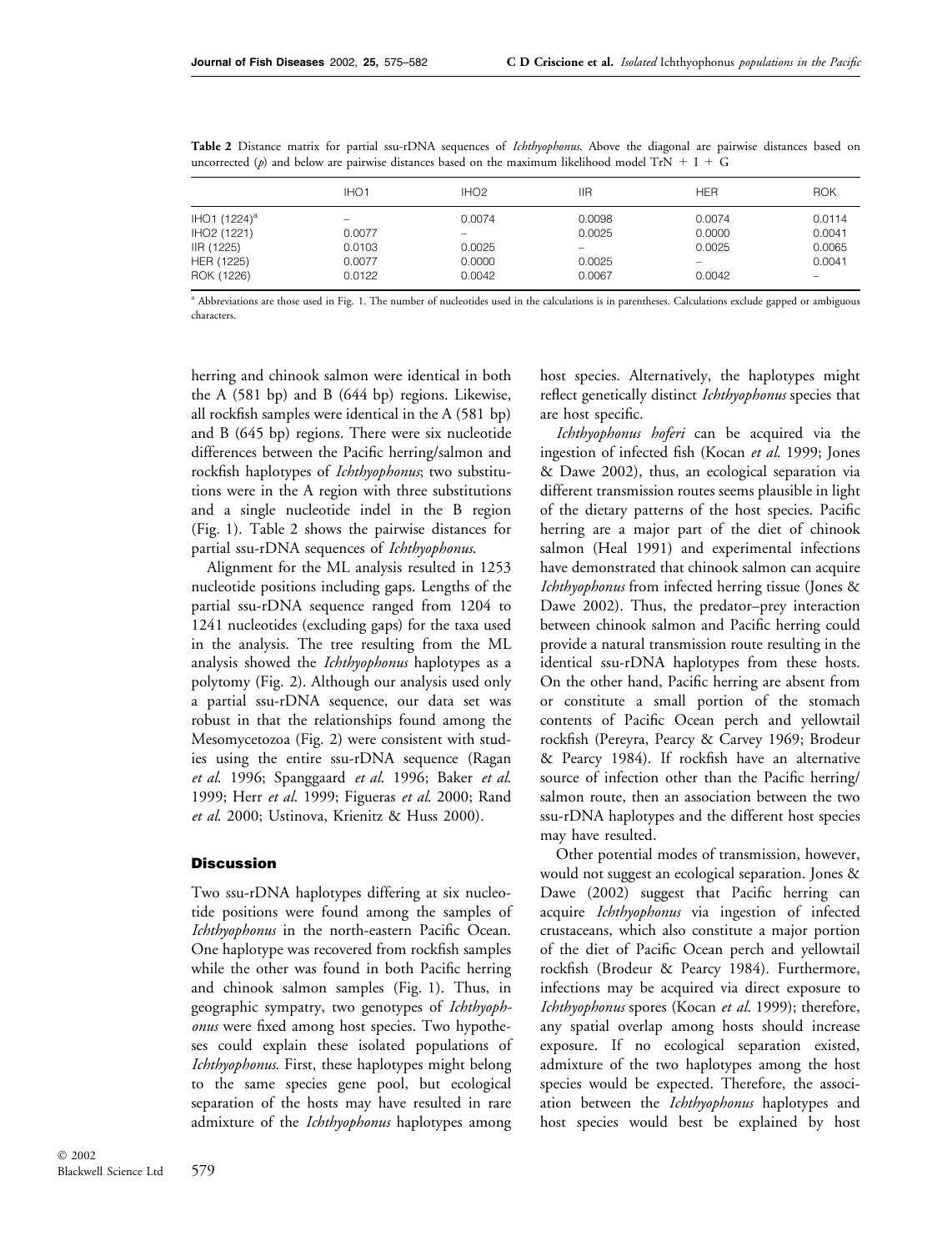specificity. If hosts were exposed to both genetic variants of Ichthyophonus, host specificity factors could inhibit the establishment of one of the variants. A correlation between host specificity and fixed genetic differences of the parasite among host species would be indicative of separate species. Cross infection experiments are planned to determine the host specificity of the two Ichthyophonus haplotypes.

Other evidence supports the presence of two Ichthyophonus species. Kent et al. (2001) did not observe Ichthyophonus in the heart tissue of rockfish, but infections are common in the heart muscle of Pacific herring (Marty et al. 1998; Jones & Dawe



Figure 2 The ML analysis for the Mesomycetozoa clade using partial ssu-rDNA sequences under the TrN  $+$  G + I model. There is no clear indication from the ML phylogram of cryptic Ichthyophonus species because a standard amount of sequence divergence (substitutions per site) among sister species in the Mesomycetozoa (boxed regions) is not discernible and because of the polytomy of Ichthyophonus haplotypes. Branch lengths are based on the ML analysis and numbers on internal branches are percentages based on 100 bootstrap replicates.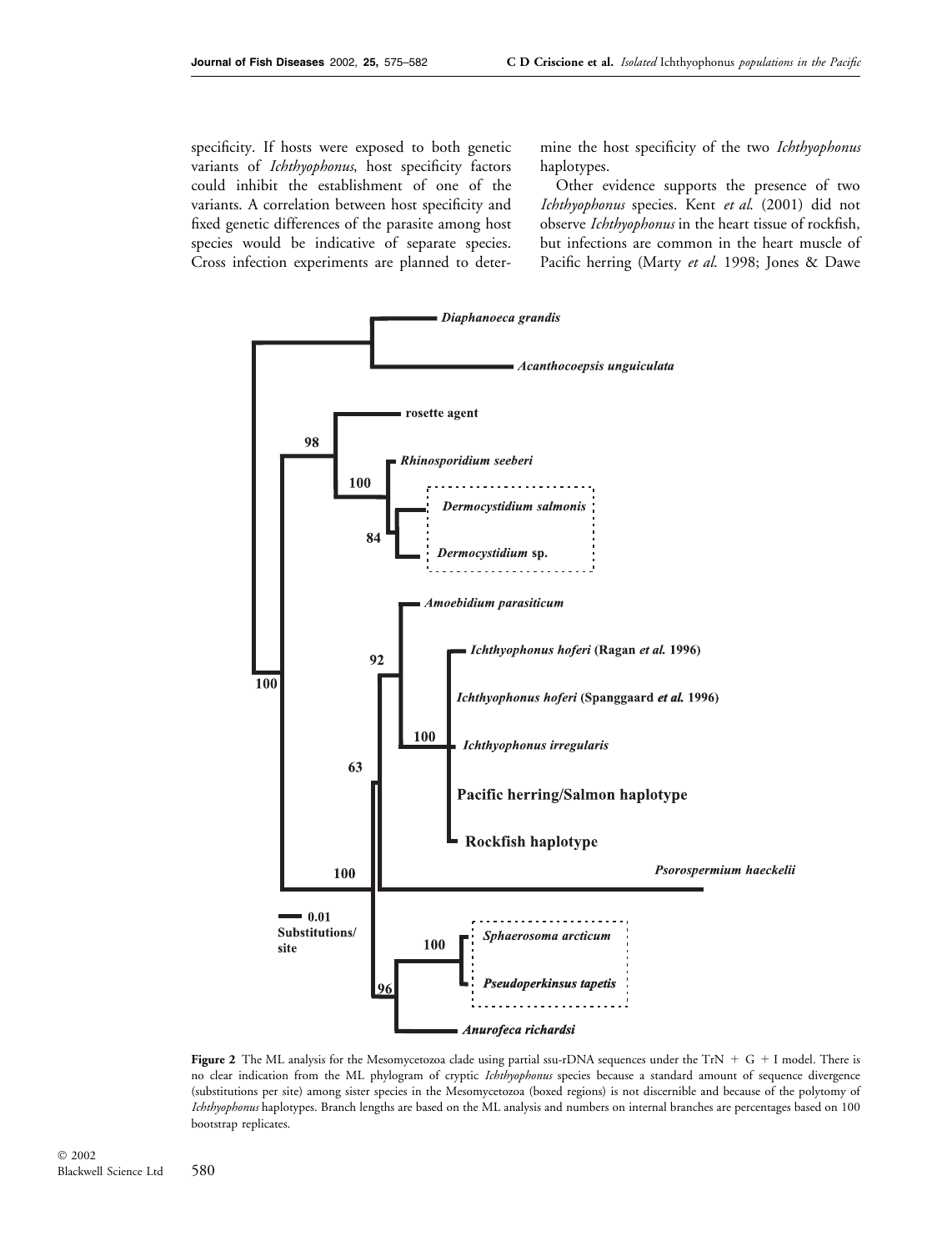2002). Thus, there may be specificity for site of infection. However, we are not yet inclined to call the Ichthyophonus samples from the Pacific herring/ salmon and rockfish different species, and retain the use of I. hoferi when referring to all haplotypes for the following reasons. The sequences of I. hoferi (U25637) (Ragan et al. 1996) and I. irregularis are of a single sample. Therefore, it is not possible to determine if the autapomorphic sequence differences (unique substitutions) reflect sequencing errors, intraspecific variation, or fixed differences among hosts or geographic regions. Although I. hoferi isolates from an Atlantic herring and a rainbow trout were found to have an identical ssurDNA sequence by Spanggaard et al. (1996), the sequence of *I. hoferi* (U43712) is suspect in that all differences from the Pacific herring/salmon haplotype were single nucleotide indels (Fig. 1). Spanggaard et al. (1996) used manual sequencing; therefore, nucleotide-scoring errors may be more prominent. Additionally, the ML analysis could not resolve the phylogenetic relationships among the ssu-rDNA haplotypes of Ichthyophonus (Fig. 2). Therefore, objective criteria under the evolutionary species concept could not be used to delimit species (see Nadler, Adams, Lyons, DeLong & Melin 2000). For the above reasons, we also do not find molecular support for the species status of I. irregularis (Rand et al. 2000). It should be noted that we do not refute the developmental and morphological differences (Rand 1994) that Rand et al. (2000) also used to designate I. irregularis as a separate species.

Even when subjective criteria such as a genetic yardstick [but see Nadler et al. (2000) for problems associated with using genetic yardsticks] are examined within the Mesomycetozoa, there is no clear indication of cryptic species among isolates of I. hoferi (Fig. 2). For example, pairwise ML distance between the sister taxa S. arcticum and P. tapetis was  $0.0068$  (0.0066 for uncorrected p), but between the *Dermocystidium* spp. there was a distance of 0.0208 (0.0194). Pairwise ML distances among the *Ichthyophonus* isolates ranged from 0 to 0.0122 (Table 2), thus, a standard amount of sequence divergence among recognized species in the Mesomycetozoa is not discernible (see also Fig. 2).

Examination of evolutionary relationships among the Pacific and Atlantic haplotypes of Ichthyophonus is currently limited because of small sample sizes from the Atlantic. However, if the network in

Fig. 1 is considered accurate, it is interesting that the Pacific herring/salmon haplotype falls out as the ancestor to either two or three haplotypes recovered from the Atlantic (Fig. 1). This sets the stage for a phylogeographic comparison of I. hoferi from the Atlantic and Pacific oceans to determine the population history and structure of I. hoferi. Furthermore, current phylogeographic analyses (Templeton 2001) that test for significant associations between sequence data and morphological/ developmental data, such as that in Rand (1994), offer an objective means to delimit potential cryptic species among populations of I. hoferi. However, a more variable gene than ssu-rDNA may provide greater resolution in future phylogeographic studies.

#### Acknowledgement

Funded in part by NOAA through the Oregon State University Cooperative Institute for Marine Resources Studies (NA07FE0474).

## **References**

- Baker G.C., Beebee T.J.C. & Ragan M.A. (1999) Prototheca richardsi, a pathogen of anuran larvae, is related to a clade of protistan parasites near the animal fungal divergence. Microbiology 145, 1777–1784.
- Brodeur R.D. & Pearcy W.G. (1984) Food habits and dietary overlap of some shelf rockfishes (genus Sebastes) from the northeastern Pacific Ocean. Fishery Bulletin 82, 269–293.
- Figueras A., Lorenzo G., Ordas M.C., Gouy M. & Novoa B. (2000) Sequence of the small subunit ribosomal RNA gene of Perkinsus atlanticus-like organism isolated from carpet shell clam in Galicia, Spain. Marine Biotechnology 2, 419–428.
- Heal M.C. (1991) Life history of chinook salmon (Oncorhynchus tshawytscha). In: Pacific Salmon Life Histories (ed. by C. Groot & L. Margolis), pp. 313–393. University of British Columbia Press, Vancouver.
- Herr R.A., Ajello L., Taylor J.W., Arseculeratne S.N. & Mendoza L. (1999) Phylogenetic analysis of Rhinosporidium seeberi's 18S small subunit ribosomal DNA groups this pathogen among members of the Protoctistan Mesomycetozoa clade. Journal of Clinical Microbiology 37, 2750–2754.
- Jones S.R.M. & Dawe S.C. (2002) Ichthyophonus hoferi Plehn & Mulsow in British Columbia stocks of Pacific herring, Clupea pallasi Valenciennes, and its infectivity to chinook salmon, Oncorhynchus tshawytscha (Walbaum). Journal of Fish Diseases 25, 415–421.
- Kent M.L., Watral V., Dawe S.C., Reno P., Heidel J.R. & Jones S.R.M. (2001) Ichthyophonus and Mycobacterium-like bacterial infections in commercially-important rockfish, Sebastes spp., in the eastern North Pacific Ocean. Journal of Fish Diseases 24, 427–431.